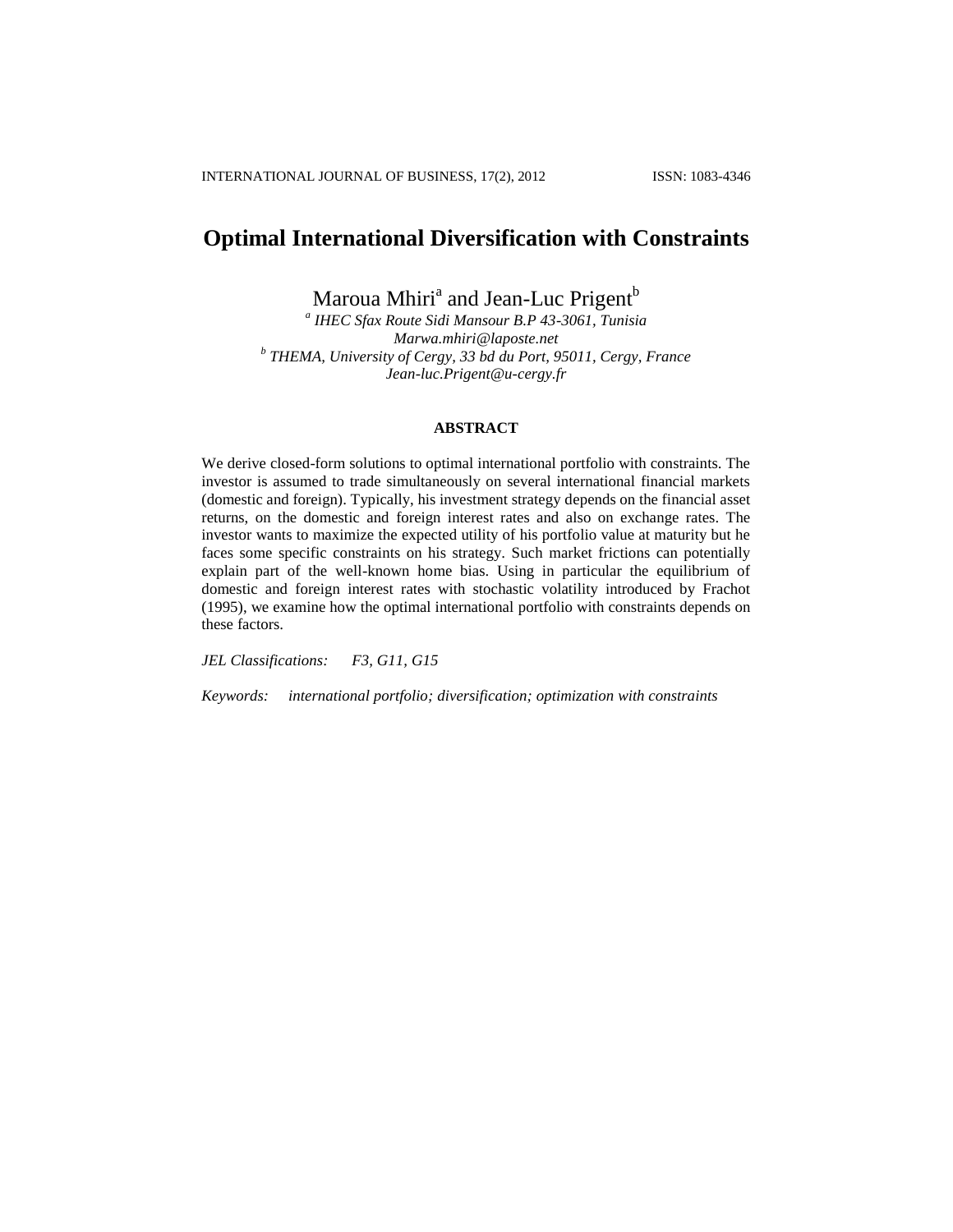## **I. INTRODUCTION**

Many authors have well documented the gains from international diversification. Grubel (1968), Levy and Sarnat (1970), Lessard (1973) and Solnik (1974a) have shown how international diversification can provide lower return variances than those achievable by only the domestic market. Eun and Resnik (1988) have proved that international portfolio diversification outperform purely domestic portfolios (U.S.) even when taking exchange risk into account. However, as illustrated by Cooper and Kaplanis (1994) and French and Porterba (1991), individuals invest significantly much more in their respective domestic financial markets. This phenomenon is the so-called "home bias".

According to Stulz (1981), taxes on foreign asset investments can induce such bias. Solnik (1974b) and Stulz (1983), Adler and Dumas (1983) argue that home inflation risk can increase the demand for domestic assets. When investing in international markets, typically the investor must take account of all financial asset returns, of the domestic and foreign interest rates and also of exchange rates. Such problem has been previously studied for example by Solnik (1974a,b), Noetzlin and Solnik (1982), Adler and Dumas (1983) and related problems have been examined by Lessard (1983), Odier and Solnik (1993) or Campbell (1991). Uppal (1993) examines also the effect of consumption goods on the home bias.

As underlined in Coppeland and Weston (1988): "From the purely financial point of view, investors, whether they be firms or individuals, ought to consider the possibility of expanding their investments beyond the geographical limits of their own countries, if only because of the greater number and diversity of investment possibilities available." For example, Europeans are markedly under-diversified in international terms with regard to what would be an theoretical optimal portfolio or compared with the current practice of investors in other countries.

Additionally, some specific constraints may appear when determining the optimal portfolio. This is due to many "frictions": for example, information problems which imply additional costs, limited access to markets ...and exchange risk. Chiou (2009) examines for example the benefits of the optimal international diversification for a U.S.A. investor under various portfolio constraints. He suggests that introducing lower and upper weighting bounds may reduce but not completely eliminate the international diversification benefits (see also Bekaert and Urias, 1996; De Roon et al., 2001; Harvey 1995; Li et al., 2003; Pástor and Stambaugh, 2000; Wang, 1998) for no short selling conditions). Therefore, they emphasize that international diversification of investors must be examined according to specific investment constraints. This is precisely the purpose of the paper that is decomposed as follows.

Section II briefly recalls the main equilibrium relations between interest and exchange rates of Frachot (1995), for affine and lognormal models. In Section III, we solve<sup>2</sup> the international portfolio optimization problem with convex constraints, using results of Cvitanic and Karatzas (1992). In Section IV, we illustrate the general result for the two-country case.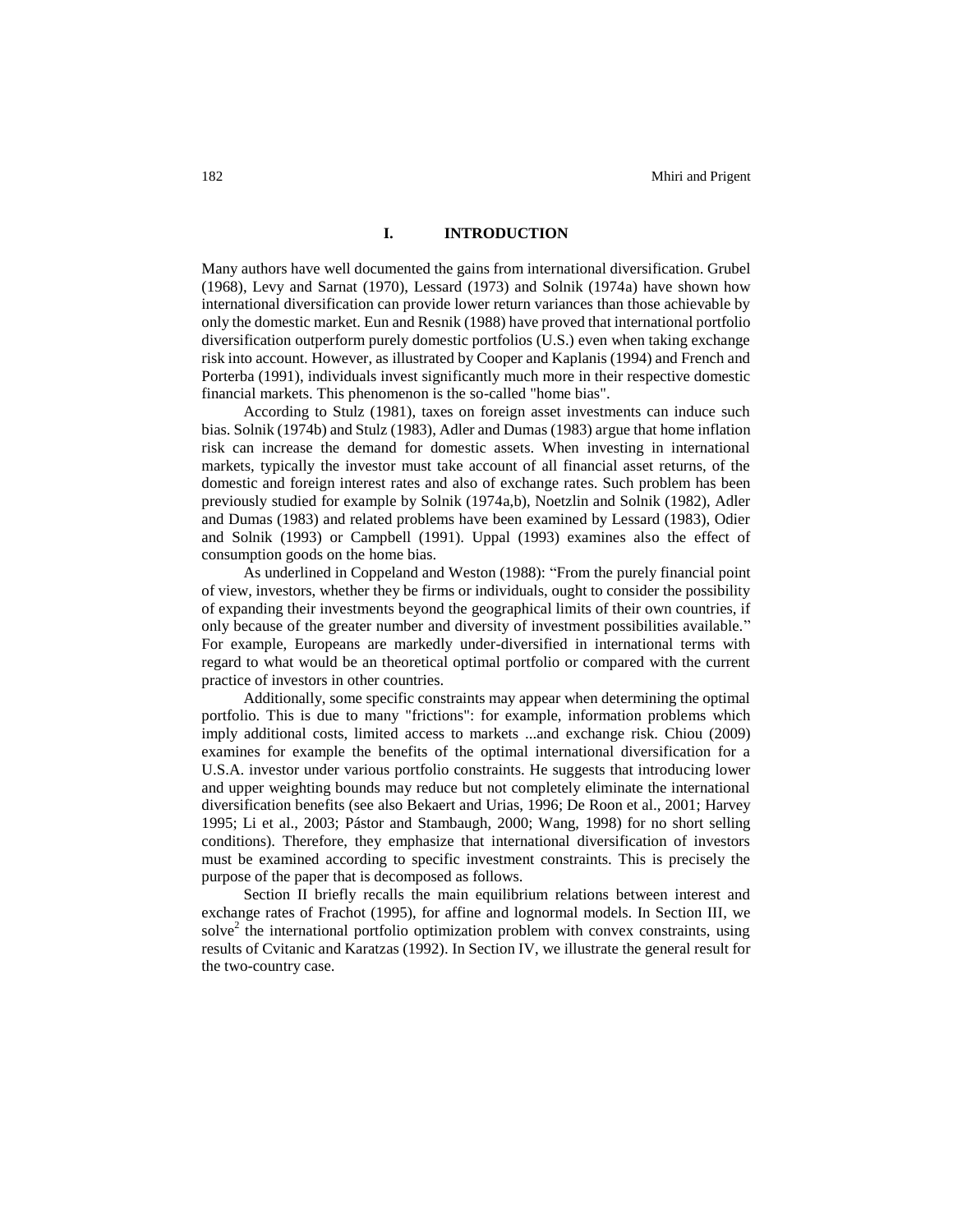#### **II. THE INTERNATIONAL FINANCIAL MARKET**

#### **A. International Stock Markets**

In this paper, asset prices, domestic and foreign interest rates as well as exchange rates are assumed to be exogenous: the investor is a price taker. The investor's portfolio is assumed to be denominated in domestic numeraire. Therefore, returns on foreign investments depend both on asset returns denominated in foreign currencies and on exchange rates. For example, from the point of view of an American investor, it is convenient to express foreign currencies as costing so many dollars.

Denote by  $S^0$  the domestic stock and by  $S^j$ ,  $j \in \{1,...,n-1\}$  the foreign stocks, which are m<sub>i</sub>-dimensional vectors. For simplicity of exposition and according to standard assumptions, their dynamics are supposed to be diffusions, given by:

$$
``j\ ^3\ 0, ``i\ \dot{E}\ m_j, dS^{i,\ j}_t=S^{i,\ j}_{t}\mathop{\mathbb{S}}\limits_{\theta}^{m}S^{i,\ j}dt+[S^{S^{i,\ j}}]^{t}dW_{t\ \dot{\bar{\theta}}},
$$

where  $(W)$ <sub>t</sub> is a multidimensional Brownian motion that describes the different sources of uncertainty on the world market. We can assume for example that it is possible to introduce as many Brownian components as the number of assets under consideration. This leads to a complete market and avoid the choice of a particular risk-neutral measure. If other sources of uncertainty are identified, it is necessary to introduce more Brownian components. Then, using statistical estimation of pricing functional, a particular risk-neutral probability can be selected. Of course, this approach is based on a no-arbitrage assumption on the world market but, as usual, it is possible to consider that if a significant arbitrage exists, it will be "corrected" by the market. Moreover, we know that correlations exist between the equity markets of different countries. They can be for example computed using monthly returns on market indexes.

Introduce the domestic money market account (or domestic accumulation factor) b<sup>0</sup> defined by  $b_t^0 = \exp[\delta_0^t r_s^0]$  $_{s}^{0}$ ds]. Consider  $I_{t}^{j}$ j , the domestic-denominated price of the foreign currency unit j and  $B^j(t,T)$ , the foreign zero-coupon bond of country j. Assume that the market price of risk satisfies sufficient regularity conditions to characterize the non arbitrage assumption by the existence of a risk-neutral probability measure  $Q^0$  under which domestic zero-coupon bond prices discounted by the domestic spot rate are martingales. Under the non arbitrage assumption, all assets denominated in the domestic currency and discounted by the factor  $b^0$  are martingales under a risk-neutral probability  $Q^0$ . That is:  $\frac{S_t^{i,j}I_t^{j}}{Q}$  $\frac{b_t^{i,j}I_t^{j}}{b_t^{0}}$  and  $\frac{B_t^{j}I_t^{j}}{b_t^{0}}$  $\frac{\partial^2 T_i^2}{\partial t_0^0}$  are martingales under Q<sup>0</sup>. Denote by  $\tilde{S}_{t}^{i,j}$  the domestic denominated stock  $S_{t}^{i,j}I_{t}^{j}$  $\tilde{B}_t^j$  and by  $\tilde{B}_t^j$  the domestic

denominated zero-coupon bond  $B_t^jI_t^j$  $\frac{d}{dt}$ . Recall that  $(I_t^j)$  $j_t$  satisfies: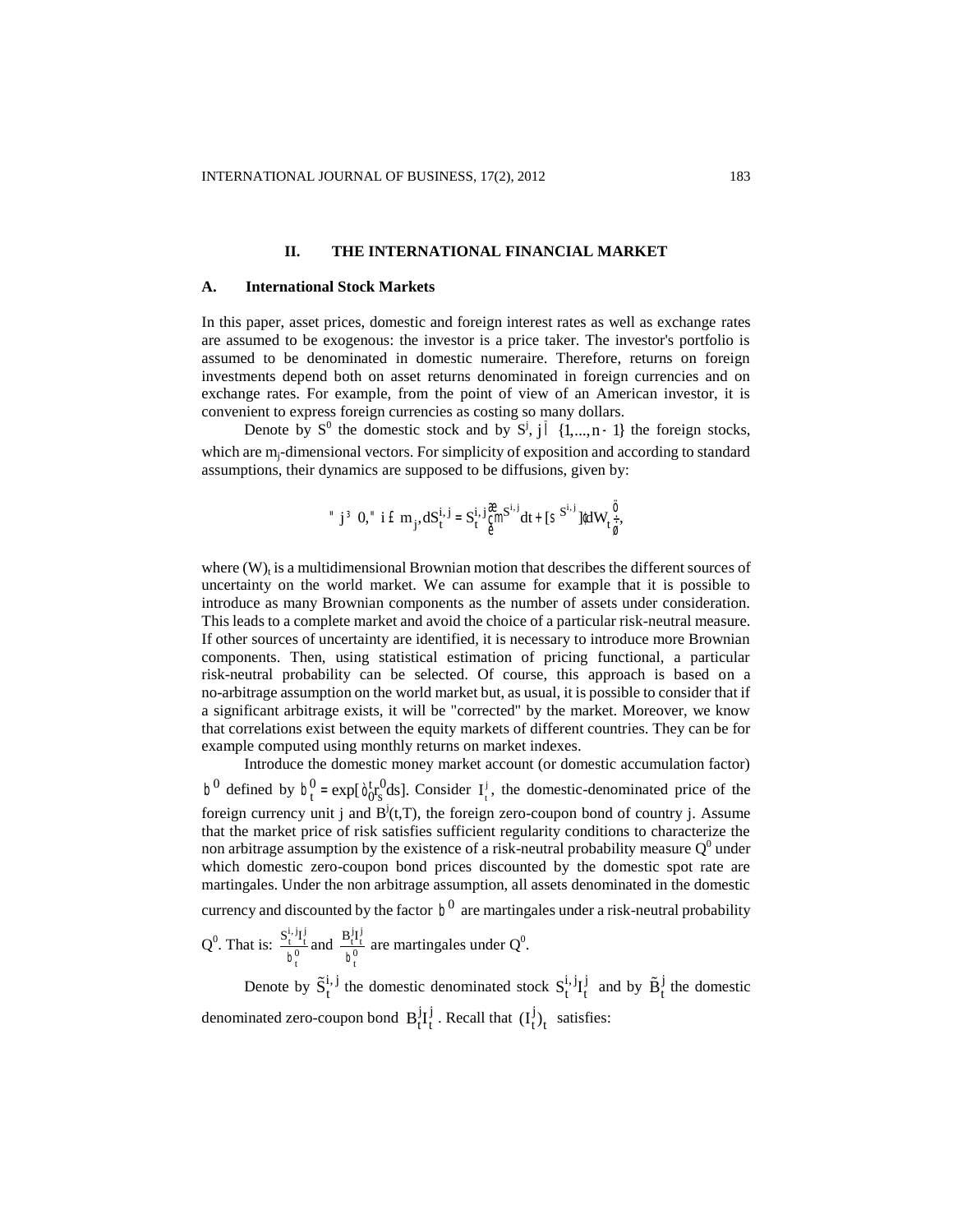184 Mhiri and Prigent

$$
dI_t^j=I_t^j\big(\text{m}^{I^j}dt+[\text{S}^{I^j}]\text{Id}W_t^{\phantom{i}}\big).
$$

Therefore, the domestic-denominated stocks are given by:

$$
d\widetilde{S}^{i,j}_t = \widetilde{S}^{i,j}_t(m^{\widetilde{S}^{i,j}}dt + [s^{\widetilde{S}^{i,j}}]^{t}dW_t),
$$

with the following parameters, modified by the exchange rate:

$$
m^{\widetilde{S}^{i,j}} = m^{I^j} + m^{S^{i,j}} - 1/2s^{\zeta I^j} s^{S^{i,j}}, \ s^{\widetilde{S}^{i,j}} = s^{I^j} + s^{S^{i,j}}.
$$

The domestic-denominated zero-coupon bonds are given by:

$$
d\widetilde{B}^j_t = \widetilde{B}^j_t \underset{\Theta}{\overset{\mathfrak{F}}{\mathsf{C}}}{}^m \widetilde{B}^j dt + [\mathsf{S}^{\widetilde{B}^j}]{}^t dW_t \underset{\widetilde{g}}{\overset{\circ}{\mathsf{F}}},
$$

with the following parameters, modified by the exchange rate:

$$
m^{\widetilde{B}^j} = m^{I^j} + m^{B^j} - 1/\, 2 s^{[I^j} s^{B^j}, \,\, s^{\widetilde{B}^j} = s^{I^j} + s^{B^j}.
$$

To illustrate the optimal portfolio problem, it is possible to consider a two-country economy. This allows to model the term structure of both domestic and foreign rates like Frachot (1995). He introduces a consistent framework for domestic and foreign term structures when arbitrage is precluded. In particular, stochastic volatilities are allowed with a shape of the term structure which is linear in terms of state variables. In fact, there are strong reasons to consider stochastic volatilities since there is empirical evidence that conditional variances depend on past values of interest rates and exchange rates. The next section is a brief review of the Amin and Jarrow (1991) context.

## **B. Domestic term Structure**

Under the assumption of no-arbitrage, domestic zero-coupon bond prices  $(B^0(t,T))$ move over time in the following way:

$$
dB^0(t,T)=r^0B^0(t,T)dt+B^0(t,T)S^0(t,T)\hat{d}W_t,
$$

where  $(W_t)$ <sub>t</sub> is an *m*-dimensional standard Brownian motion associated to its natural filtration  $(F_t)_t$ ,  $r^0$  is the domestic spot rate and  $S^0(t,T)$  is a q -dimensional continuous and adapted process such that  $S^0(t,t) = 0$ . Additionally, this volatility term satisfies some usual regularity conditions ensuring that the above stochastic differential equation has a unique strong solution. Defining the spot-forward rates  $f^0(t,T)$  as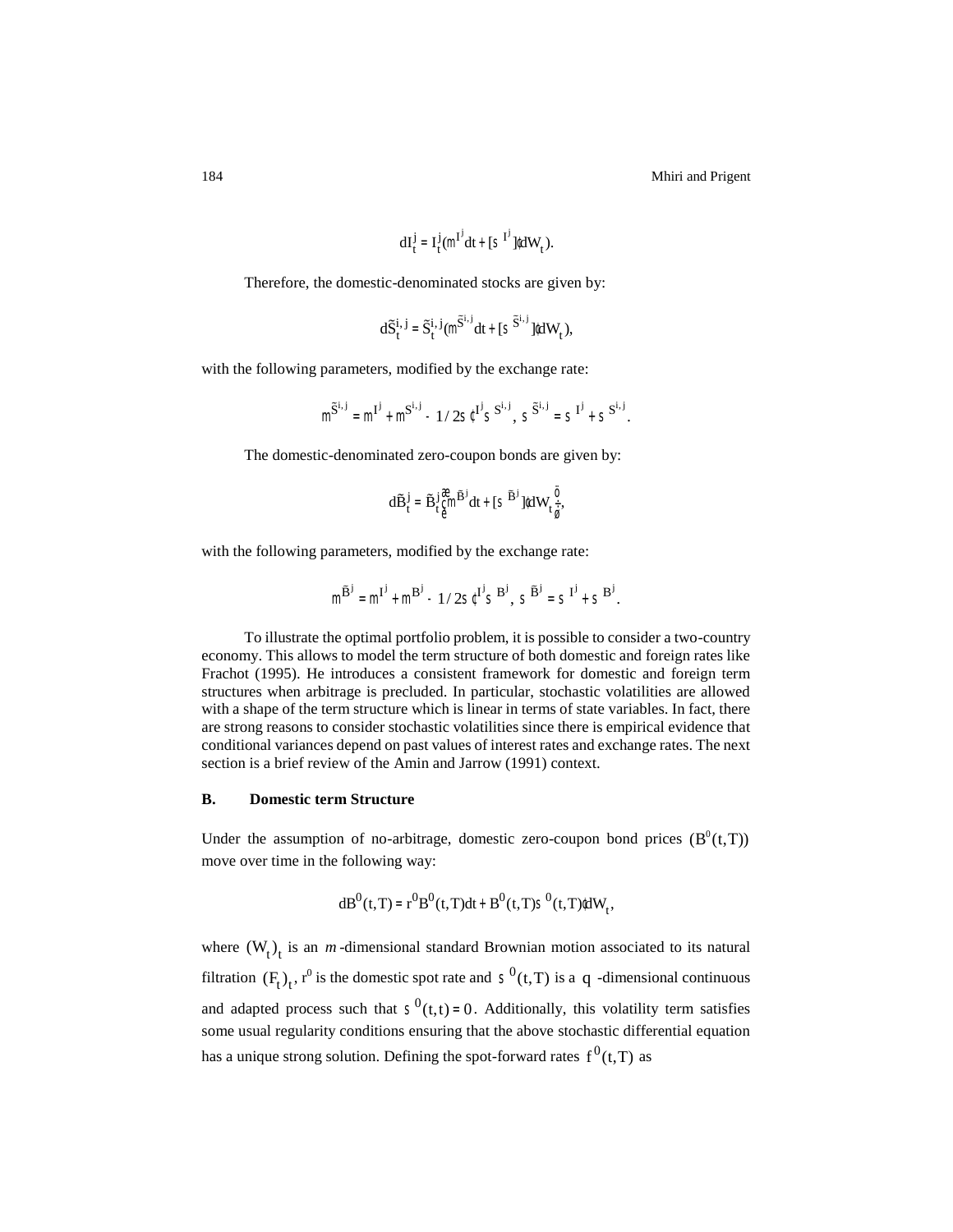$$
f^{0}(t,T) = -\partial_{2}LnB^{0}(t,T).
$$

It can be proved that

$$
f^{0}(t,T) = f^{0}(0,T) + \dot{\mathfrak{d}}_{0}^{t}S^{0}(s,T)\mathbb{I}_{2}^{t}S^{0}(s,T)dW_{s} - \dot{\mathfrak{d}}_{0}^{t}\mathbb{I}_{2}^{t}S^{0}(s,T)dW_{s},
$$

where  $(f^{0}(0,t))$  is the initial forward curve, which is supposed to be given exogenously. In particular, the spot rate can be expressed as

$$
r^0_t = f^0(0,t) + \dot{\mathfrak{d}}^t_0 S^0(s,T) \text{ for all } s^0(s,T) dW_s - \dot{\mathfrak{d}}^t_0 \text{ for all } s^0(s,T) dW_s.
$$

# **C. Foreign Term Structure**

If the probability measure  $Q^0$  has been only defined in the domestic economy, there is no reason for the foreign zero-coupon bond price, discounted by the foreign spot rate, to be a martingale under  $Q^0$ . Define  $(I_t)_t$  as the domestic-denominated price of a foreign currency unit and suppose that  $(I_t)_t$  follows the stochastic diffusion equation

$$
dI_t = m_t^I I_t dt + I_t [s_t^I] dW_t
$$

under the historical probability P.

The domestic-denominated asset whose time- T value is  $I_T e^{i \int_t^T r_s^f ds}$ , where  $r_t^f$  $\int$ <sub>is</sub> the foreign spot rate, must satisfy:

$$
\boldsymbol{I}_t = \boldsymbol{E}_{Q^0}[\boldsymbol{e}^{-\boldsymbol{\mathfrak{d}}_t^T \boldsymbol{r}_s^0 ds} \boldsymbol{I}_T \boldsymbol{e}^{\boldsymbol{\mathfrak{d}}_t^T \boldsymbol{r}_s^f ds} \mid \boldsymbol{F}_t]
$$

This implies that  $m_t^I = r_t^I$  $\frac{0}{t} - r_t^1$  $\int_{1}^{f}$  or, equivalently,

$$
dI_t = \left(r_t^0 - r_t^f\right) m_t^I I_t dt + I_t [S_t^I] dW_t
$$

Introduce the foreign zero-coupon bond  $B<sup>f</sup>(t,T)$ . The domestic-denominated foreign zero-coupon bond whose price is  $I_t B^f(t,T)$  is given by

$$
I_t B^f\left(t,T\right)=E_{Q^0\overset{\hat{\theta}}{\underset{\theta}{\hat{\theta}}}I_T e^{-\overset{\circ}{\theta}{}^T_t r^0_sds}\mid F_t\overset{\hat{U}}{\underset{\hat{U}}{\hat{U}}}
$$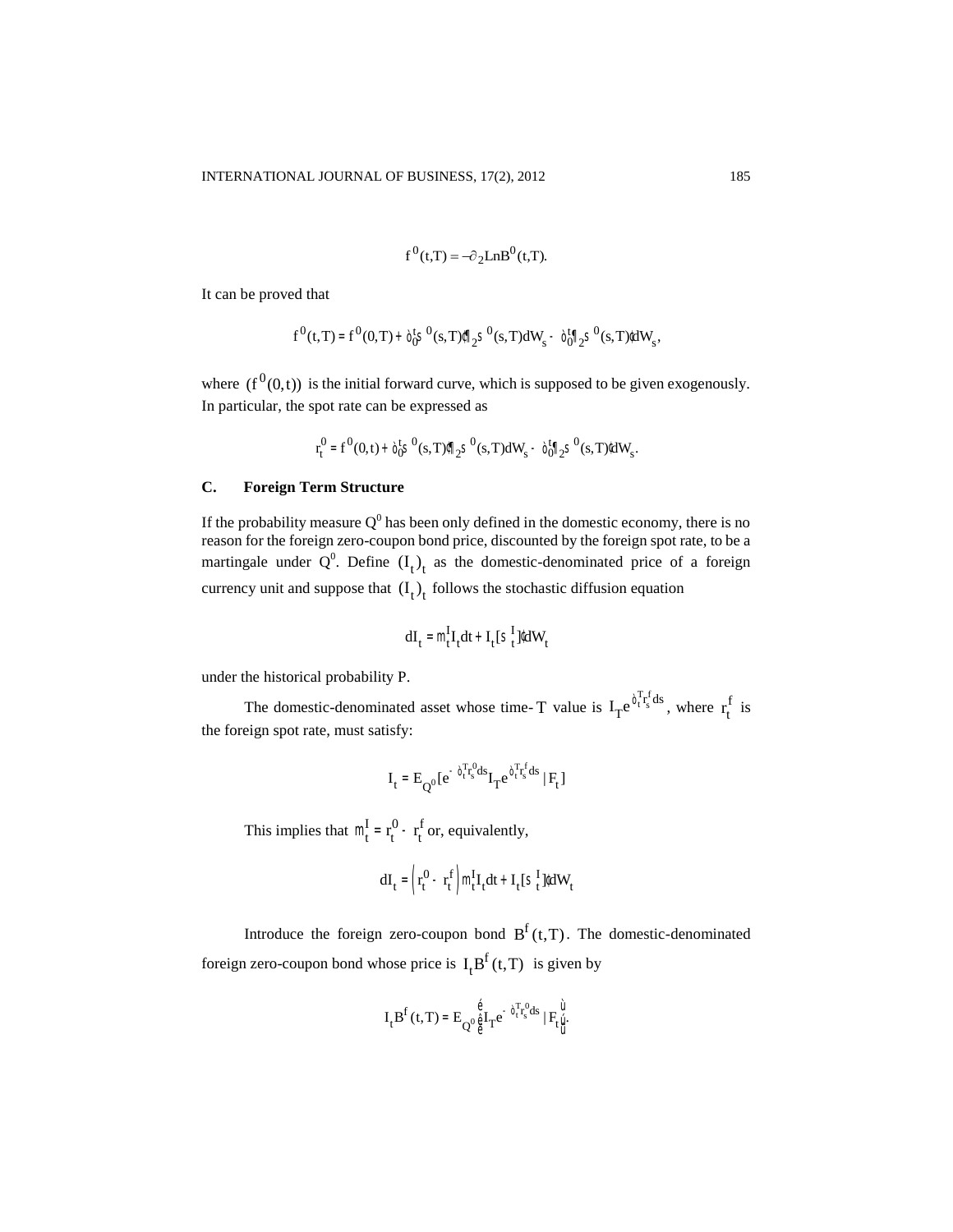Particular cases can be studied. For example, recall the set of equations in this two-country economy under the non-arbitrage hypothesis (see Frachot, 1995):

$$
\frac{dB^0(t,T)}{B^0(t,T)} = r_t^0 dt + [S^0(t,T)]^t dW_t
$$
  

$$
\frac{dB^f(t,T)}{B^f(t,T)} = r_t^f dt + [S^f(t,T)]^t (dW_t - [S_t^I]^t dt)
$$
  

$$
\frac{d[I_t B^f(t,T)]}{I_t B^f(t,T)} = r_t^0 dt + (S^f(t,T) + S_t^I)^t dW_t
$$
  

$$
\frac{dI_t}{I_t} = (r_t^0 - r_t^f) I_t dt + I_t [S_t^I]^t dW_t
$$

Consider the particular case of a one factor model where both zero-coupon prices and the exchange rate are assumed to be well-behaved and deterministic functions of a single state variable. By a change of variable, this factor can be identified to the domestic spot rate  $r_t^{\prime}$  $^{0}$ . Recall the assumptions of Frachot (1995):

*Assumptions:* 

-There exist three well-behaved and deterministic functions  $B^0$ ,  $B^f$  and I such that:

$$
B^{0}(t,T) = B^{0}(t,T,r_{t}^{0}), B^{f}(t,T) = B^{f}(t,T,r_{t}^{0}), I_{t} = I(t,r_{t}^{0}).
$$

-Volatilities are homogeneous and separable:

$$
S^{0}(t,T) = S^{0}(T-t)Y^{0}(t,r_{t}^{0}),
$$
  
\n
$$
S^{f}(t,T) = S^{f}(T-t)Y^{f}(t,r_{t}^{0}),
$$
  
\n
$$
S_{t}^{I} = S_{t}^{I}(t,r_{t}^{0}),
$$

where  $S^0$ ,  $S^f$ ,  $S^J$ ,  $y^0$ , and  $y^f$  are deterministic and well-behaved functions. These assumptions are sufficient to prove that zero-coupon prices are some exponential of a linear function of  $r_t^1$  $_1^0$  and that  $(r_t^0)$  $_{t}^{0}$ ) and  $\text{Ln} (I_{t})$  follow a square-root process, that has been introduced by Cox-Ingersoll-Ross (1985).

The zero-coupon prices and the exchange rate have the following simple form:

$$
B^{0}(t,T) = \exp(-[A^{0}(T-t)r_{t}^{0}) + b^{0}(t,T)]),
$$
  
\n
$$
B^{f}(t,T) = \exp(-[A^{f}(T-t)r_{t}^{0}) + b^{f}(t,T)]),
$$
  
\n
$$
I_{t} = \exp(-[A^{f}r_{t}^{0}) + b_{t}^{I}]),
$$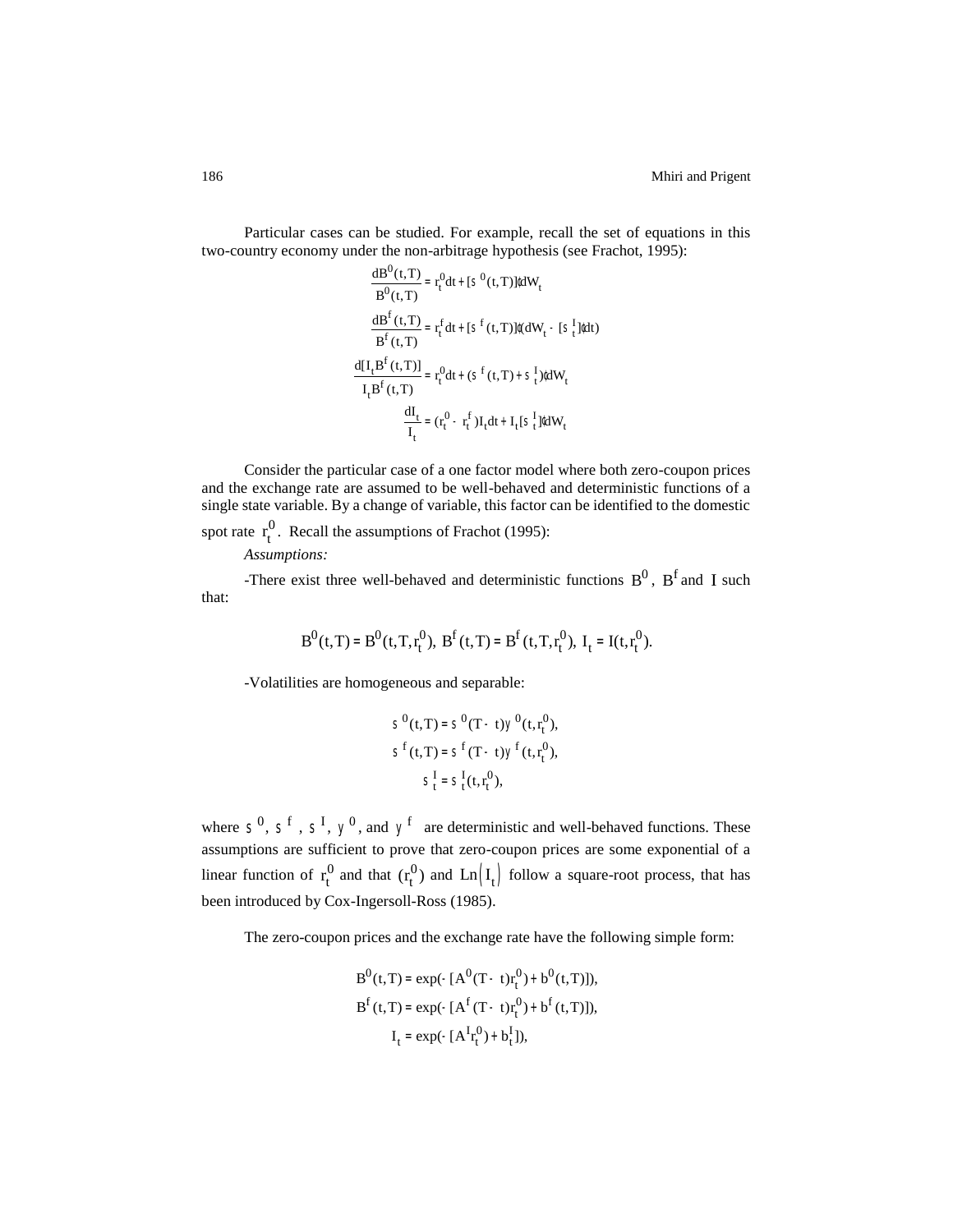where  $A^0$ ,  $A^f$ ,  $b^0$ ,  $b^f$ , and  $b^I$  are deterministic functions satisfying:

$$
A^{0}(x) = \frac{1 + k}{m} \frac{1 - e^{-mx}}{1 + e^{-mx}},
$$
  

$$
A^{f}(x) = -A^{I} + A^{0}(x) + A^{I} \frac{\sqrt{a^{0}(x)}}{1 + \frac{a}{2} A^{0}(x)A^{I}}.
$$

where  $m$  and  $k$  are convenient parameterizations for

$$
m = \sqrt{1^2 + 2a}, k = \frac{m-1}{m+1}.
$$

Additionally,  $(r_t^1)$  $_{t}^{0}$ ) and I<sub>t</sub> satisfy:

$$
dr_t^0 = (j - l r_t^0) dt + \sqrt{ar_t^0 + bdW_t},
$$
  
\n
$$
\frac{dI_t}{I_t} = (r_t^0 - r_t^f) dt - A^I \sqrt{ar_t^0 + bdW_t}.
$$

## **III. THE OPTIMAL PORTFOLIO**

Consider now the optimization problem of an investor who maximizes his expected utility from terminal wealth. His portfolio is constrained to take particular values which are modeled by the following general condition: to be in a given closed, convex subset. This allows to model incompleteness of markets, no short-selling restrictions or specific bounds on portfolio strategies. The unconstrained version of this problem is well-known: recall for example the results Cox and Huang (1989). In the "constrained" case, such stochastic optimal control has been analyzed in Cvitanic and Karatzas (1992), by suitably embedding the constrained problem in an appropriate family of unconstrained ones and finding a member of this family for which the corresponding optimal policy obeys the constraint. Such an approach is very useful for example in the context of incomplete markets where "fictitious completion" can be introduced. The mathematical tools are those of continuous-time processes, convex analysis and duality theory (for detailed results, we refer to Cvitanic and Karatzas, 1992).

#### **A. Portfolio Value Dynamics**

Consider the portfolio value process  $V$  associated to the strategy  $w$  of the investor which is the vector of proportions  $w_1$  of his wealth invested in the 1-th asset. As usual, his decisions can only be based on the current information  $F_t$ , without anticipation of the future. More precisely, denote  $w^{B^j}$  and  $w^{S^{i,j}}$  the respective weights invested on zero-coupon bonds and stocks. Recall that  $(W_t)_t$  is an  $m$  -dimensional standard Brownian motion associated to its natural filtration  $(F<sub>t</sub>)<sub>t</sub>$  Then, under the historical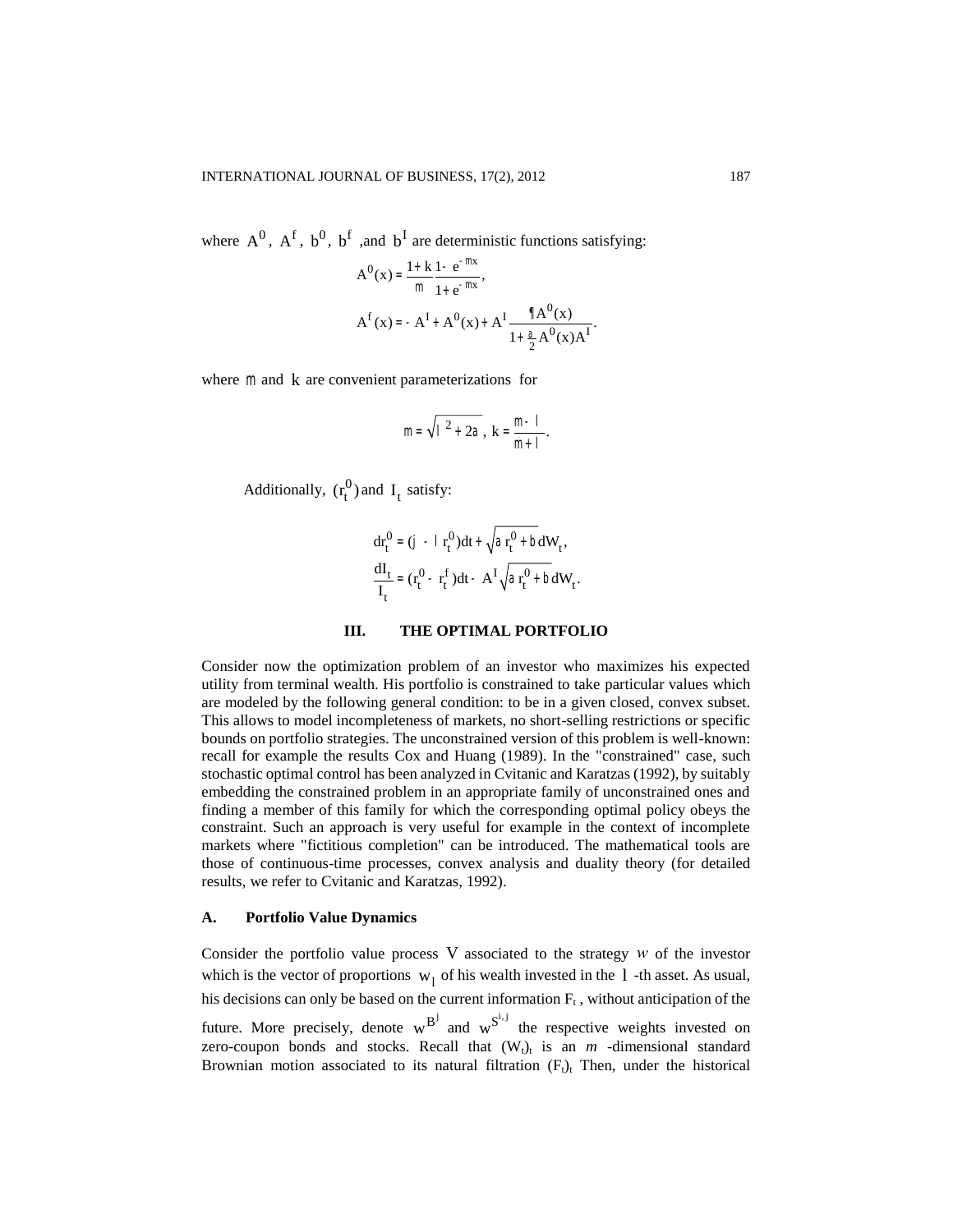probability P, the portfolio domestic currency denominated value  $V_t$  is given by:

$$
dV_t = \hat{\triangleleft} w^{B^j} V_t \hat{\stackrel{\text{def}}{g}} \stackrel{\text{def}}{=} dt + [s^{\widetilde{B}^j}]^t dW_t \hat{\stackrel{\text{def}}{_{\check{g}}}}{}^t \hat{\triangleleft} w^{S^{i,j}} V_t \hat{\stackrel{\text{def}}{g}} \stackrel{\text{def}}{=} t + [s^{\widetilde{S}^{i,j}}]^t dW_t \hat{\stackrel{\text{def}}{_{\check{g}}}}{}^t + (1 - \hat{\triangleleft} w^{B^j} - \hat{\triangleleft} w^{S^{i,j}}) V_t r^0 dt
$$

## **B. The Investor's Utility and Portfolio**

To describe the behavior of the investor, his utility function U is supposed as usual to be strictly increasing, strictly concave, of class  $C<sup>1</sup>$  and satisfies:

$$
U'(0+) = \lim_{x \to 0; x > 0} = +\infty, \ U'(+\infty) = \lim_{x \to +\infty} = 0.
$$

Set  $J = (U^{\uparrow})^{-1}$  the (continuous, strictly decreasing) inverse of the marginal utility U¢.

**Proposition 1.** Without specific portfolio constraints, the optimal solution is given by:

$$
V_T^* = J(\vert h_T),
$$

where  $\parallel$  is the Lagrangian parameter corresponding to the budget constraint and  $\eta_T$  is the Radon-Nikodym density of the risk neutral probability.

#### **C. The Portfolio Constraints**

Constraints on the strategies are described by a nonempty, closed, convex set K, model which covers most cases of practical interest. Recall some basic notions and definitions about convex optimization. For any nonempty, closed, convex set K, denote by

$$
d(x) = d(x | K) = \sup_{p \uparrow K} (-w \&x)
$$

the support function of the convex set -K. The constrained optimization problem is defined by:

$$
\text{Max } E[U(V_T)] \text{ under } w \upharpoonright K.
$$

Following Cvitanic and Karatzas (1992), we deduce:

**Proposition 2.** Suppose that there exists a process  $\lambda$  such that the optimal solution  $w^{\dagger}$ of the unconstrained problem associated to the process  $\lambda$  is at any time in the convex K and  $d(l_t|K) + w_t^{\dagger}$   $\vert_t = 0$ . Then,  $w^{\dagger}$  is optimal for the constrained optimization problem in the original market.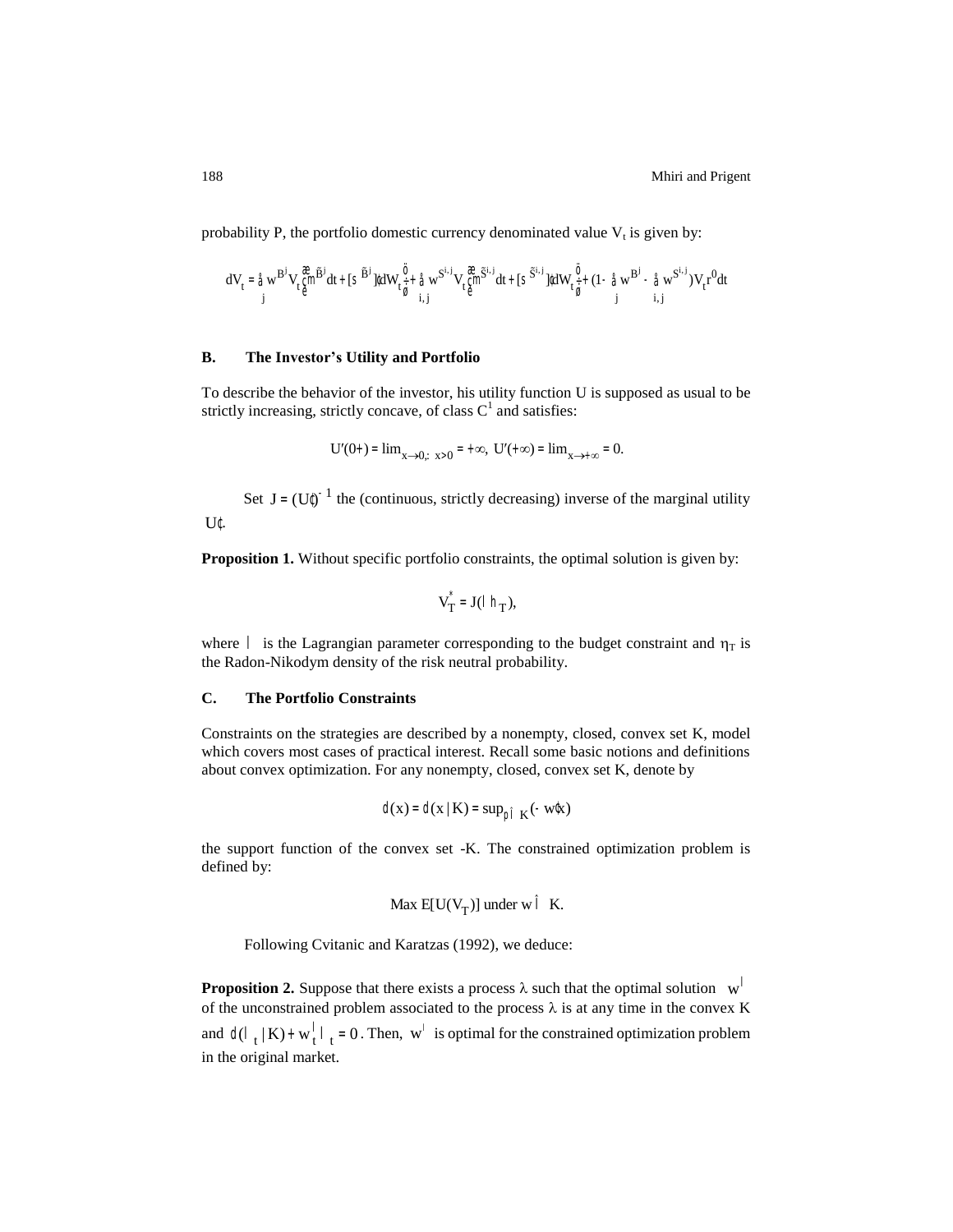A special case is when all diffusion coefficients are deterministic: There exists a formal Hamilton-Jacobi-Bellman equation associated with the dual optimization problem. The optimal portfolio is computed in feedback form, in terms of the current wealth. For this, introduce the function  $\mathcal{L}(t, x)$ :

$$
L(t,y)=1/\,yE_{\hat{\theta}}^{\hat{\theta}}Y_T^{t,y}U^{\hat{\iota}-1}(Y_T^{t,y})_{\hat{\mathbf{U}}}^{\hat{\mathbf{U}}},
$$

where  $Y_t^{t,y} = y$  and

$$
dY^{t,y}_s=-Y^{t,y}_s\overset{\hat{\varrho}}{\underset{\hat{\varrho}}{\varrho}}\Big(r^0_s+d(1_{s}\mid K)\Big)ds+\left(q^0_s+S^{-1}_sI_{s}\right)^t dW_s\overset{\hat{U}}{\underset{\hat{U}}{\dot{U}}}.
$$

Denote by  $G(t,.)$  the inverse of  $\mathcal{L}(t,.)$ .

**Corollary 3.** The optimal portfolio is given in feedback form on the current level wealth by:

$$
\mathbf{w}_t^\star = -[\, \boldsymbol{S}_t \boldsymbol{S}_t^\ell \, ]^{-1} \mathop{\textstyle \frac{\dot{\boldsymbol{\theta}}}{\dot{\boldsymbol{\theta}}}}\, \mathop{\textstyle \frac{1}{t}} + \boldsymbol{b}_t - r_t^0 \mathbf{1}_\mathop{\textstyle \frac{\dot{\boldsymbol{\theta}}}{\dot{\boldsymbol{\theta}}}} \frac{G(t,\boldsymbol{V}_t^\top)}{\mathbf{V}_t^\top} \frac{1}{\mathop{\textstyle \frac{\dot{\boldsymbol{\theta}}}{\dot{\boldsymbol{\theta}}}}(t,\boldsymbol{V}_t^\top)}.
$$

**Example.** Consider the case of CRRA utility:  $U(x) = \frac{x^{\alpha}}{x^{\beta}}$ a with  $a^1$  0. In that case, we deduce:

$$
\mathbf{w}_t^\star = \frac{1}{1-\text{a}} \big[ \mathsf{S}_t \mathsf{S}_t^\text{c} \big]^{-1} \overset{\text{d}}{\hat{\text{e}}} \big|_{t} + \mathbf{b}_t - \mathbf{r}_t^0 \mathbf{1}_{\dot{\text{u}}}^{\dot{\text{u}}},
$$

and

$$
|\ \, t \, = \text{argmin}_{x \, \tilde{l}} \, \tilde{K} \frac{\hat{e}}{\hat{e}} 2d(x \mid K) + ||\, q_{t}^{0} \, + \, S_{t}^{-1}x \,||^{2} \, + 2(1 - \alpha) d(x \mid K)_{\tilde{l}j}^{\tilde{u}}.
$$

Examine also the logarithmic case:  $U(x) = Log(x)$ .  $w<sup>1</sup>$  is optimal for the process l solution of:

$$
|\int_{t} = \text{argmin}_{x \in \hat{I}} \tilde{K} \frac{\hat{e}}{\hat{e}} 2d(x \mid K) + ||q_t^0 + S_t^{-1} x||^{2} \hat{u}.
$$

Thus the optimal portfolio  $\vec{w}$  of the constrained problem satisfies:

$$
\mathbf{w}_t^*=[S_tS_t^\text{C}J^{-1}\hat{\mathbf{\theta}}_t^{\text{C}}\,t^+\,b_t-r_t^0\,1\hat{\mathbf{y}}_t^{\text{C}}\cdot
$$

As it can be seen, this solution is of the same kind as in the unconstrained problem (see Merton's solution), except that the process  $\lambda$  is added to the instantaneous conditional expectation ("drift" term) b. It appears like a modification of the instantaneous rates of returns of the assets, taking the constraints into account.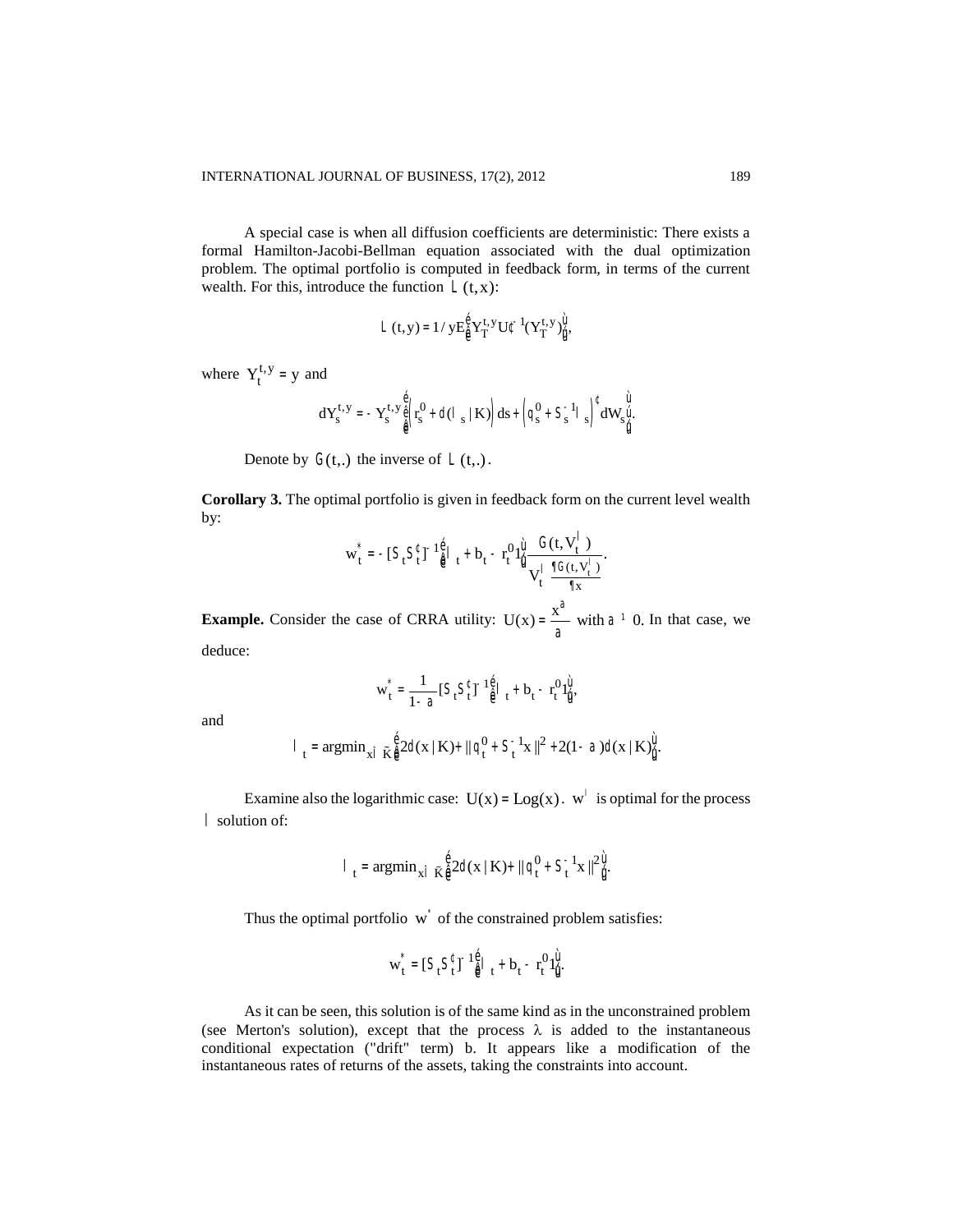This process is completely determined by the specific set of constraints and, as it can be seen, depends on parameters of the market through the "risk premium"  $q^0$  and the inverse of the volatility matrix S. Other some examples are provided in Mhiri (2011).

# **IV. THE TWO-COUNTRY CASE**

To illustrate the previous results, it is possible to introduce the term structure for domestic and foreign rates of Frachot (1995) exposed in Section II.

It is also necessary to specify the "volatility" matrix  $\Sigma$  of the instantaneous conditional variance-covariances of all assets. In what follows, we can determine the closed-form optimal portfolio and analyze its properties for two main cases.

## **A. The Available Financial Assets**

Consider an investor who trades on two bond indexes (domestic and foreign) and also on two stock indexes: one domestic  $S^1$  and one foreign  $S^2$ .

Suppose that their dynamics are given by:

$$
\begin{array}{cccc}\n\frac{1}{1} & dS_t^1 & = & S_t^1[m^1 dt + S^{1,1} dW_t^1 + S^{1,2} dW_t^2], \\
\frac{1}{1} & dS_t^2 & = & S_t^2[m^2 dt + S^{2,1} dW_t^1 + S^{2,2} dW_t^2].\n\end{array}
$$

In particular, there exists a correlation between the indexes. Denote by  $r<sup>f</sup>$  the foreign domestic rate.  $r_t$  and  $I_t$  satisfy:

$$
\frac{d\vec{r}}{dt} = (\vec{J} - \vec{r}_t)dt + \sqrt{a_r}dW_t^3,\n\frac{d\vec{r}}{dt} = (r_t - r_t^f)dt + \sqrt{a_r} (a^IdW_t^3 + b^IdW_t^4).
$$

# **B. Optimization of the Portfolio Invested on the Four Basic Assets and Domestic Cash**

Using all previous results, the optimal portfolio can be computed explicitly. For the numerical illustrations, we use the following parameter values:

$$
r_t^f = 0.025; m_1 = 0.10; m_2 = 0.15; S^{1,1} = 0.2; S^{1,2} = S^{2,1} = 0.15; S^{2,2} = 0.2
$$
  
and  $a = 1; a^I = 1; b^I = 1$ .

Next figure illustrates how the optimal weights depend on the domestic interest rate:

We can note that, without specific constraints on the weights, the optimal solutions are not realistic: they imply that the investor can use high financial leverages. Such results justify why we have to introduce specific constraints on investment strategies.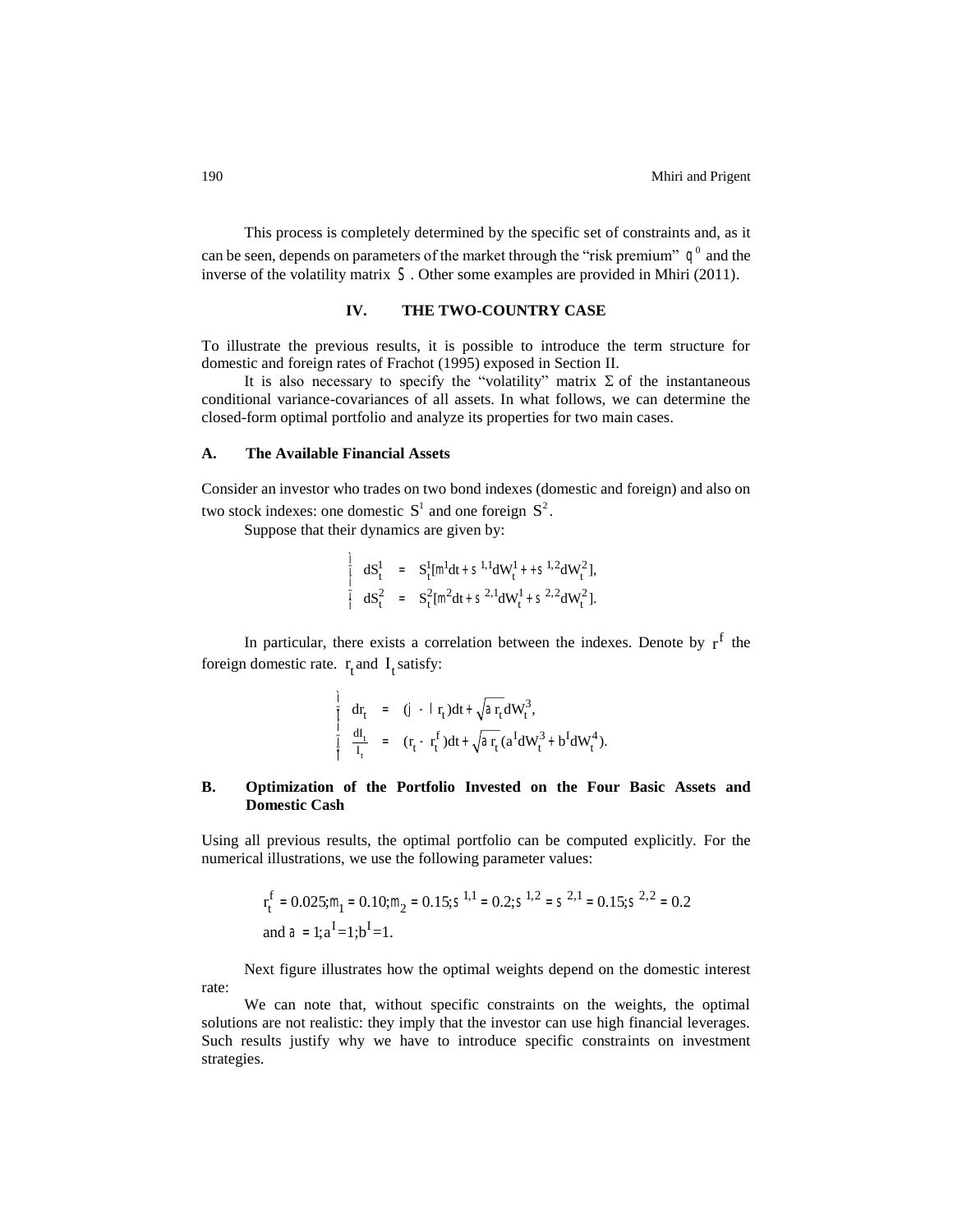

## **C. Optimization of the Portfolio Invested only on Stocks and Domestic Cash**

We complete the financial market by introducing two appropriate fictitious assets (see Mhiri, 2011). For this particular model, the domestic interest rate  $r_t$  is the key factor. We can examine how the optimal weights depend on it.



For low values of the domestic interest rate, the investor uses a leverage on the monetary asset in order to increase his returns trough the two stocks. Despite a higher expected return, the foreign stock has not the highest weighting. The reason is that its volatility is higher due to the exchange.

### **V. CONCLUSION**

This paper provides a consistent framework to determine the optimal international portfolio for foreign and domestic investments when no arbitrage is allowed but when the investor faces specific constraints. The model is based on the non arbitrage assumption for the domestic market: all domestic-denominated assets discounted by a domestic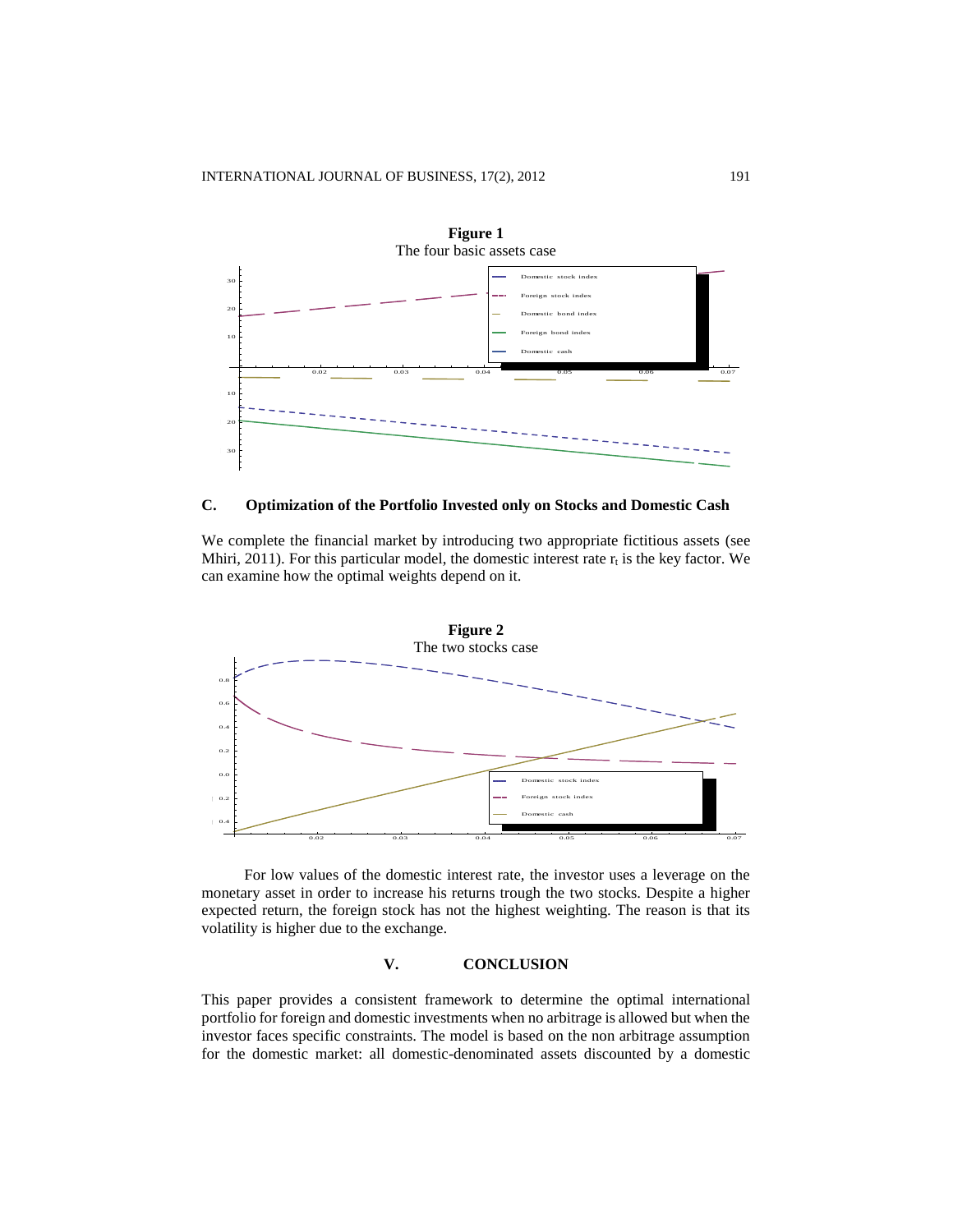money market account are martingales under a risk-neutral probability. Following Frachot (1995), stochastic volatilities can be considered in the dynamics of both domestic and foreign rates and the foreign term structure can be endogenously determined. In practice, it is necessary to determine the "volatility" matrix and to estimate the risk premium associated to price functional, that is the risk-neutral probability of interest. Obviously, it depends on the dynamics of the exchange rates and so takes into account the change risk. Then, the optimal portfolio is deduced from the specific constraints by using an auxiliary unconstrained problem where all drifts are modified by the addition of a Lagrangian process. This process itself is the solution of a particular minimization problem which can be explicitly solved in some cases or relatively easily computed by numerical methods. Additionally, from the observations of the optimal portfolio, partial information about constraints can be deduced. This would be of particular interest to examine how the constraints of the investor can change according to variations of factors such as macroeconomic or financial variables or, within our framework, according to the level of specific costs such as transaction and information costs.

### **ENDNOTES**

- 1. We would like to acknowledge participants of International Conference IFC6 2011 for valuable comments on an earlier version of this paper.
- 2. All proofs are available upon request.

#### **REFERENCES**

- Adler, M. and B. Dumas, 1983, "International Portfolio Choice and Corporation Finance: A Synthesis," *Journal of Finance* 38, 925-984.
- Amin, K. and R. Jarrow, 1991, "Pricing Foreign Currency Options under Stochastic Interest Rates," *Journal of International Money and Finance* 10, 310-329.
- Bekaert, G. and M. Urias, 1996,"Diversification, Integration and Emerging Market Closed-end funds," *Journal of Finance* 51, 835-869.
- Campbell, R.H. 1991, "The World Price of Covariance Risk," *Journal of Finance* 46, 111-158.
- Chiou, W.-J.P., 2009, "Benefits of International Diversification with Investment Constraints: An Over-time Perspective," *Journal of Multinational Financial Management*, 19, 93-110.
- Coppeland, T.E. and J.F. Weston, 1988,"Financial Theory and Corporate Policy", Addison-Wesley.
- Cooper, I. and E. Kaplanis, 1994, "What Explains the Home Bias in Portfolio Investment? " *Review of Financial Studies* 7, 45-60.
- Cox, J.C., J.E. Ingersoll, and S.A. Ross, 1985, "A Theory of the Term Structure of Interest Rates," *Econometrica* 53, 385-407.
- Cox, J.C., and C.F. Huang, 1989,"Optimal Consumption and Portfolio Policies When Asset Prices Follow a Diffusion Process," *Journal of Economic Theory* 49, 33-83.
- Cvitanic, J. and I. Karatzas, 1992, "Convex Duality in Constrained Portfolio Optimization," *Annals of Applied Probability* 2, 767-818.
- De Roon, F.A., T.E. Nijman, and B.J. Werker, 2001, "Testing for Meanvariance Spanning with Short Sales Constraints and Transaction Costs: the Case of Emerging